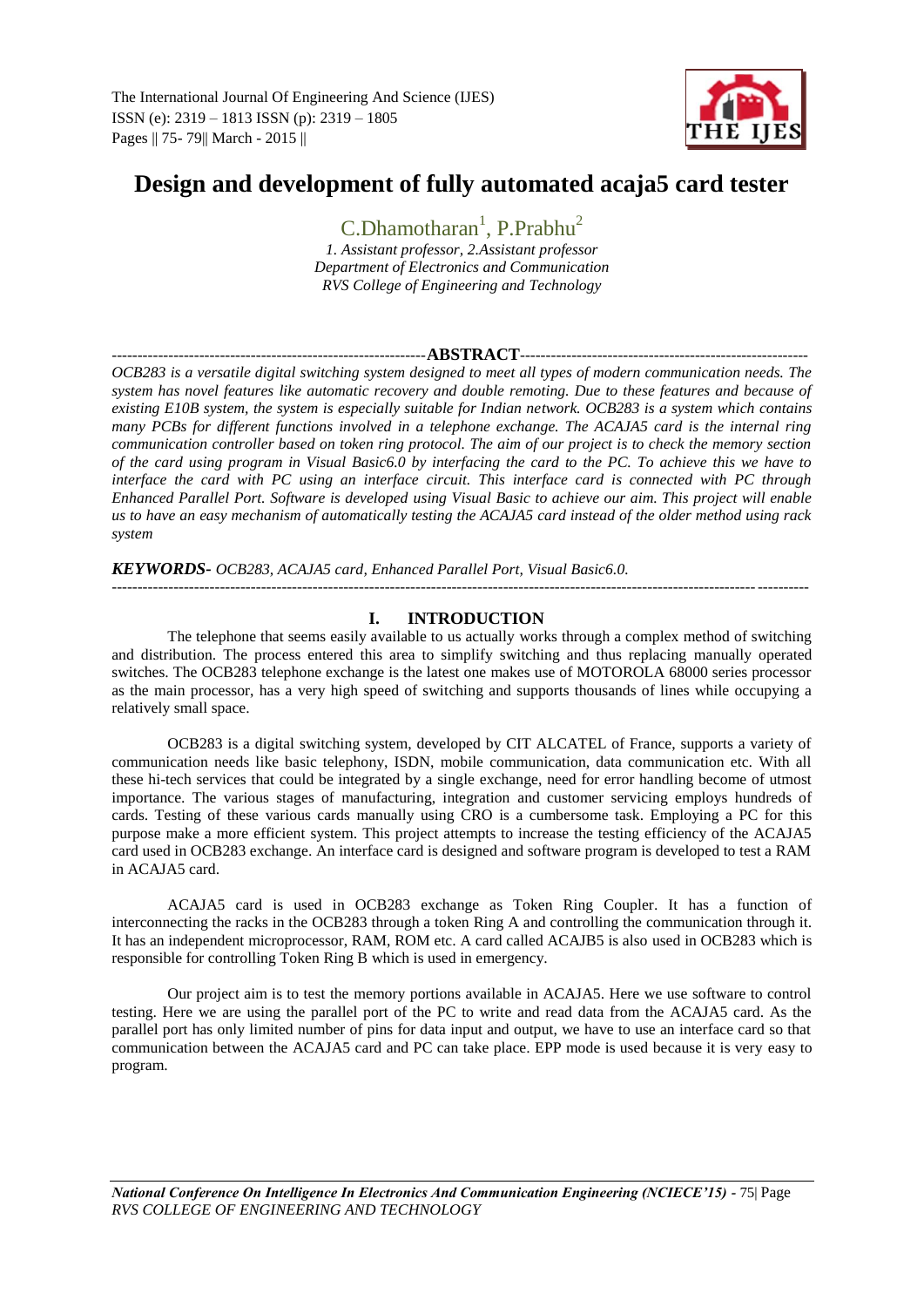

Here we use the software to control the testing. The parallel port of the pc is used to write and read from the board. As the parallel port has only limited number of pins (8 pins) for data input and output, we have to use interface card so that communication between the ACAJA5 and PC can takes place.

EPP mode of the parallel port is used to transmit and receive data since it is very easy to program.The interface card consists of latches, controller and buffers. Its main function is to interconnect PC with the ACAJA5 card.

In this project, we are checking the status of the four static RAM (SRAM) in the ACAJA5 card. At first we check the state of the 20 address pins of the RAMs. The 20 address pins are common to all 4 RAMs. We check whether the pins are short using parallel port of the PC and software in VB. Secondly, we check whether the RAM can be written and read. For this we first write data to the RAM using parallel port of the PC and software. This data written is stored in a file. Then we read the data that was written to the RAM using parallel port of the PC and software. This data is stored in another file. Then these two files are compared and analyzed to find out the error in the locations of the RAM

#### **III. ARCHITECTURAL DETAILS**

In this circuit we use latches (74LS374), controllers and demultiplexers (74LS138). Here the flip-flops are in high impedance state until they are enabled. On enabling the flip-flop, the values at their input are available at the output. Latches have the previous value until they are enabled. When latches are enabled, the present value is available at output and when they are disabled, the last value at the input latched at the output. The simplicity and ease of programming makes the parallel port popular.EPP is more commonly used because it generate and control all the transfers to and from the peripherel.The control lines of parallel port are connected to the demultiplexer.The data is given retrieved from the data pins of the parallel port.The address to the RAM is given through latches 1-3.Data to be written to the RAM is given through latches 4-5.The latches 6 and 7 are used to read the data from the RAM.

#### *The component:*

*A.74LS374 OCTAL D-TYPE LATCHES:* The SN74LS373 consists of eight latches with 3-state outputs for bus organized system applications.The data changes Asynchronously when Latch Enable (LE) is HIGH. When LE is LOW, the data is latched. Data appears on the bus when the Output Enable (OE) is LOW. When OE is HIGH the bus output is in the high impedance state. The SN74LS374 is a high-speed, low-power Octal D-type Flip-Flop. A buffered Clock (CP) and Output Enable (OE) are common to all flip-flops. Eight Latches in a Single Package. 3-State Outputs for Bus Interfacing. Edge-Triggered D-Type Inputs .Buffered Positive Edge-Triggered Clock.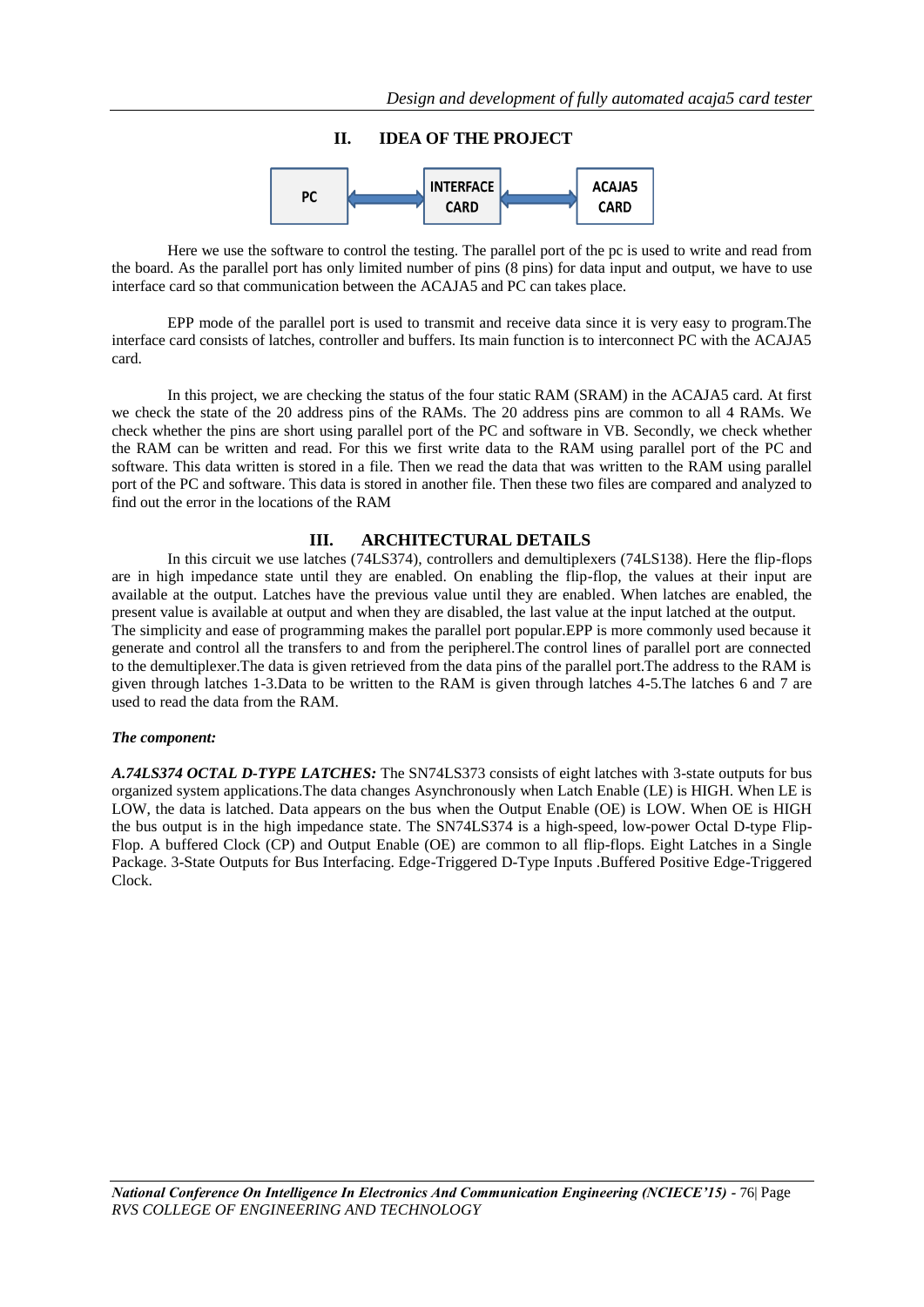*Design and development of fully automated acaja5 card tester*



*B.74LS154 4-LINE TO 16-LINE DECODER/DEMULTIPLEXER***:** Each of these 4-line-to-16-line decoders is used to decode four binary-coded inputs into one of sixteen mutually exclusive outputs when both the strobe inputs G1 and G2 are LOW. The demultiplexing function is done by 4 input lines to address the output line, by sending data from one of the strobe inputs with the other input LOW. These demultiplexers are ideally suited for implementing high-performance memory decoders.

 $0<sub>0</sub> - 0<sub>7</sub>$ 

Outputs

1 2 3 4 5 6 7 8 9 10



*c.CY7C1046B – 1M X 4 STATIC RAM*: The CY7C1046B is a high-performance CMOS static RAM organized as 1,048,576 words by 4 bits. Easy memory expansion is provided by an active LOW Chip Enable (CE), an active LOW Output Enable (OE), and three-state drivers. Writing to the device is accomplished by taking Chip Enable (CE) and Write Enable (WE) inputs LOW. Data on the four I/O pins (I/O0 through I/O3) is then written into the location specified on the address pins (A0 through A19). Reading from the device is done by taking Chip Enable (CE) and Output Enable (OE) LOW while forcing Write Enable (WE) HIGH. Under these conditions, the contents of the memory location specified by the address pins will appear on the I/O pi*ns.* 

*National Conference On Intelligence In Electronics And Communication Engineering (NCIECE'15) -* 77| Page *RVS COLLEGE OF ENGINEERING AND TECHNOLOGY*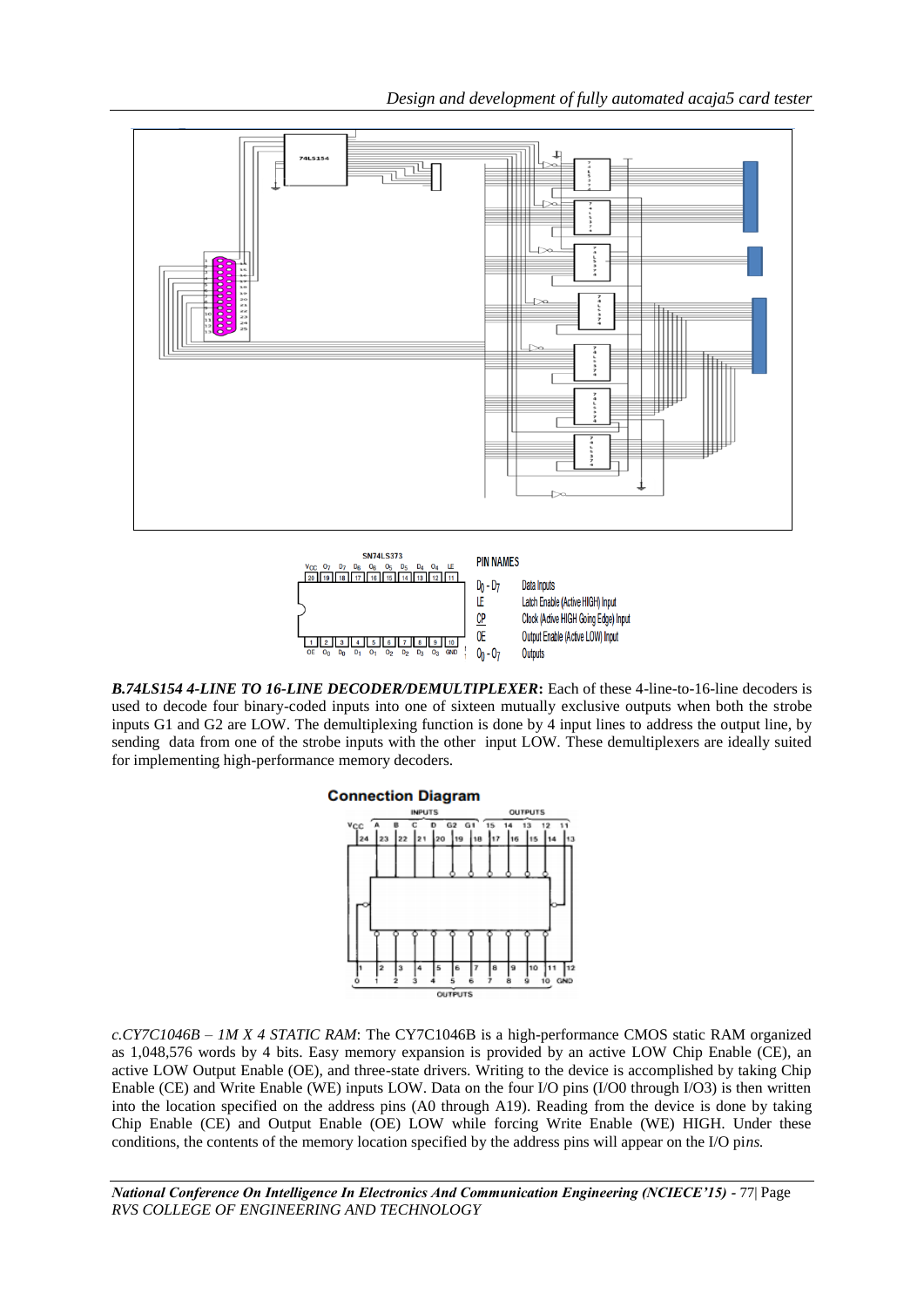

## **IV. OPERATION:**

The memory section of the ACAJA5 which we are testing consists of 5 RAMs and 2 EPROMS.The RAM IC-CY7C104B has 1M storage location each of which can store 4bits of data hence we require 20 address bits to access each location. The NIC is designed to interface the ACAJA5 card with the parallel port of the PC.The control signals are generated by the program in VB in the EPP mode.

Latches 1, 2 and 3 are responsible for generating 20 bit address to RAM. Through EPP the LSB of address is given .In order to select the first 8 bits, we are outing the control signal 0001 via EPP. Similarly the next 12 bit of address lines are outed through latches 2-3.Now that we have generated the address, we can write the data given to the address .Giving the control signal 0100 via EPP LSB of the data enters latch4.Similarly the MSB of data enters latch5 by giving a control signal 0101.The Data will be written to the given address when the control signal 0110 to the RAM. Now that we have generated the address, we can read the data from the address. To read the signal to RAM/EPROM, the control signal 0111 is given via EPP.When another control signal 1000 is given latches 6 and 7 are clocked and data enters these latches. Output enable for latch 6, read value from EPP by giving control signal 1001, similarly output enable for latch7 read value from EPP by giving the control signal 1010.The data which was written previously in the memory was saved in a temporary location .The data which is read from the same location is compared with the saved data, for each of the memory locations. Message boxes showing memory status appear for each of the locations. We are simultaneously checking the 5 RAMs. The process of testing the entire RAM locations is completed within a few minutes.